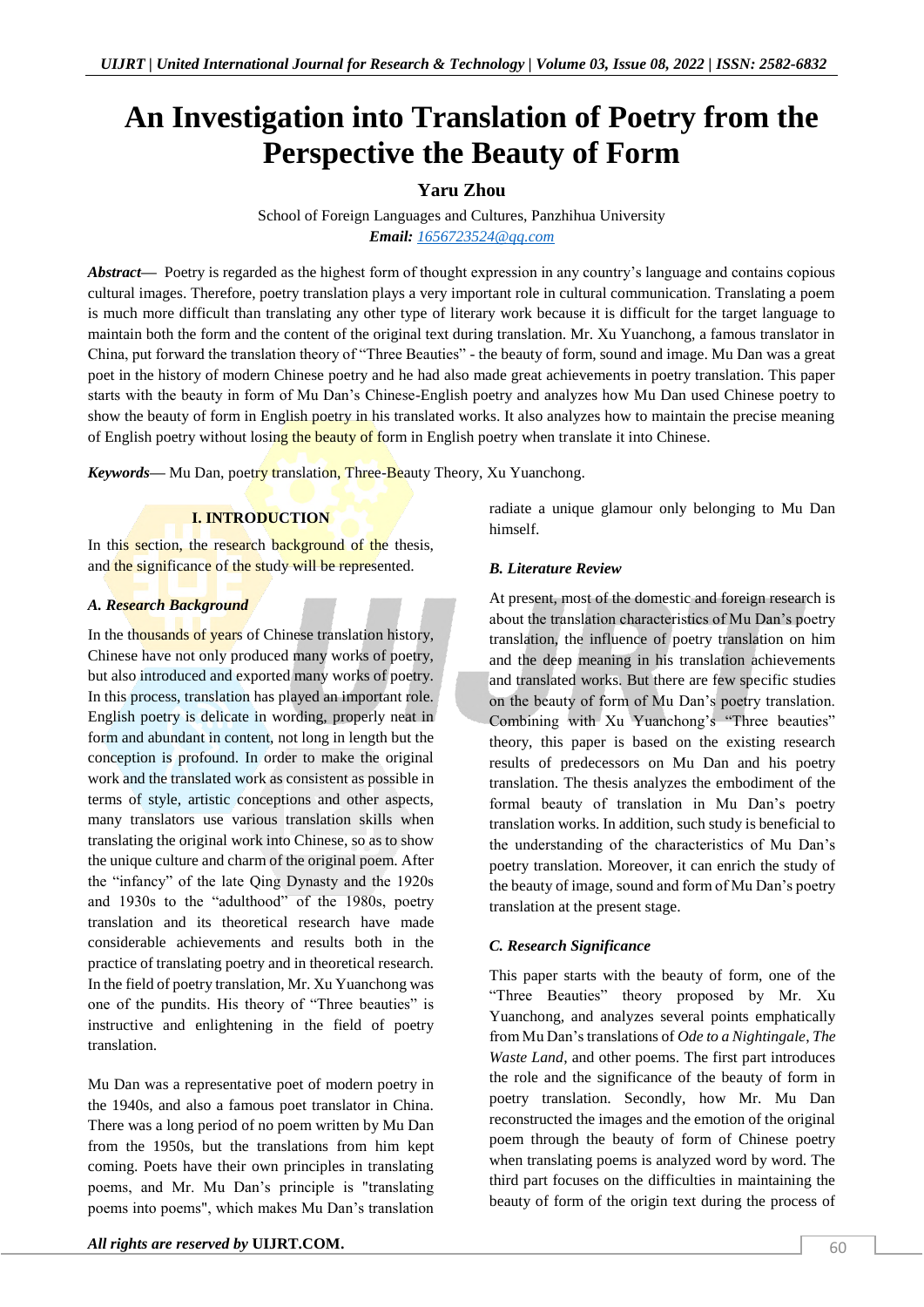poetry translation, and ways how he solved such difficulties. The last part is how Mu Dan used the beauty of form of Chinese poetry to reappear the beauty of form of English poetry in the process of poetry translation, and how he combined the beauty of form with the other two beauties when he translated poems.

#### **II. BACKGROUND**

Mr. Xu Yuanchong had been engaged in literary translation for more than sixty years, and his "Three Beauties Theory" is highly instructive and inspiring in the field of poetry translation. In his literary path, Mu Dan had always been modest and diligent, and he had offered translations of poets such as Byron, Shelley, Keats, Eliot, and Auden. In a literary environment where Chinese and Western poetry integrate, he had left us many monumental creations, and had made his own contribution to the development of new Chinese poetry.

## *A. Xu Yuanchong and the Theory of "Three Beauties"*

Translation, like many other things around people, cannot be separated from aesthetics and beauty. In his Approaches to Translation, translation theorist Peter Newmark emphasized "the importance of aesthetic values in semantic translation, taking poetry translation as an example [1]." Susan Bassnett and Andre Lefevere said "the decisive role of culture on aesthetic value and argues that translation studies should be more diversified [2]."

In the field of Chinese ancient poems translation, Mr. Xu Yuanchong, known as "the only one who translated Chinese ancient poems into English and French", had made great contributions to poetry translation, and his translation theories and translation works have accumulated valuable wealth for the promotion of Chinese culture and the development of translation literature.

On the basis of absorbing the theories of various generations of translators, he established a relatively perfect theoretical system of literary translation, among which the principle of "Three Beauties" was the most widely used. He believed that in the process of translation, the beauty of meaning, sound and form of the original poem should be reappeared. In the way of poetry translation, based on years of practical translation experience, Mr. Xu Yuanchong puts forward the theory of "Three Beauties", that is, poetry translation should achieve the "Three Beauties" standards as far as possible, namely, "the beauty of image, the beauty of sound and the beauty of form". The meaning is "the translation of a poem should be as touching as the

original poem, which is the beauty of image; it has the same melody as the original poem, which is the beauty of sound; and we should try our best to keep the original form of the poem, this is the beauty of form  $[3]$ ." The beauty of form is the last criterion of the theory of "Three Beauties". That is the style and meter of poetry. The translation should have the same beauty of form as the original text and neat antithesis, and makes the reader feel the beauty in visual. Mr. Xu Yuanchong pointed out that translators should pay attention to the length of lines, the number of stanza lines and antithesis. During translation, the poet conveys the meaning of poetry through the form of poetry. Poetry has strict rhythm, therefore, the translator should try to retain the style of the original text, and try to ensure that the number and the length of the lines of the translation is uniform, neat structure, and achieve formal equivalence with the original poem.

## *B. Mu Dan and His Poetry Translation*

Mu Dan was a famous Chinese translator and poet of the last century. From the 1950s onward, there was a long period of time when no poetry was published, but translations from him continued to emerge. Poets all have their own principles for translating poetry, and the principle of Mu Dan is to translate poem to poem, which makes his translations radiate a unique feature that belongs only to Mu Dan himself. Mr. Mu Dan pinned all his creative enthusiasm on translation. His profound literary and linguistic skills, his talent and his grasp of poetry as a poet were all impressive.

Mu Dan's poetry translations are roughly divided into three categories, the first is a lot of Pushkin's poems, among which the famous ones are *Bronze Knights*. The second is a large number of English romantic poems, such as *Don Juan*. The third is some poems such as Eliot's *The Waste Land* and some poems by Yeats and Auden. Mu Dan advocated translating poems in the language of poetry. He believed that the important thing in poetry translation was to express the rhythm and style of the original poem. The content of poetry is indeed important, but he emphasized the importance of translating the form of poetry while focusing on the content of poetry. He believed that poetry is a literature based on form, and that translation of poetry is also poetry, all formal elements of which cannot be discarded.

#### **III. THE COMBINATION OF "THREE BEAUTIES"**

Translation of poetry is the re-creation of poetry. It has always been the consensus of the translator that translation of literature is difficult, and translation of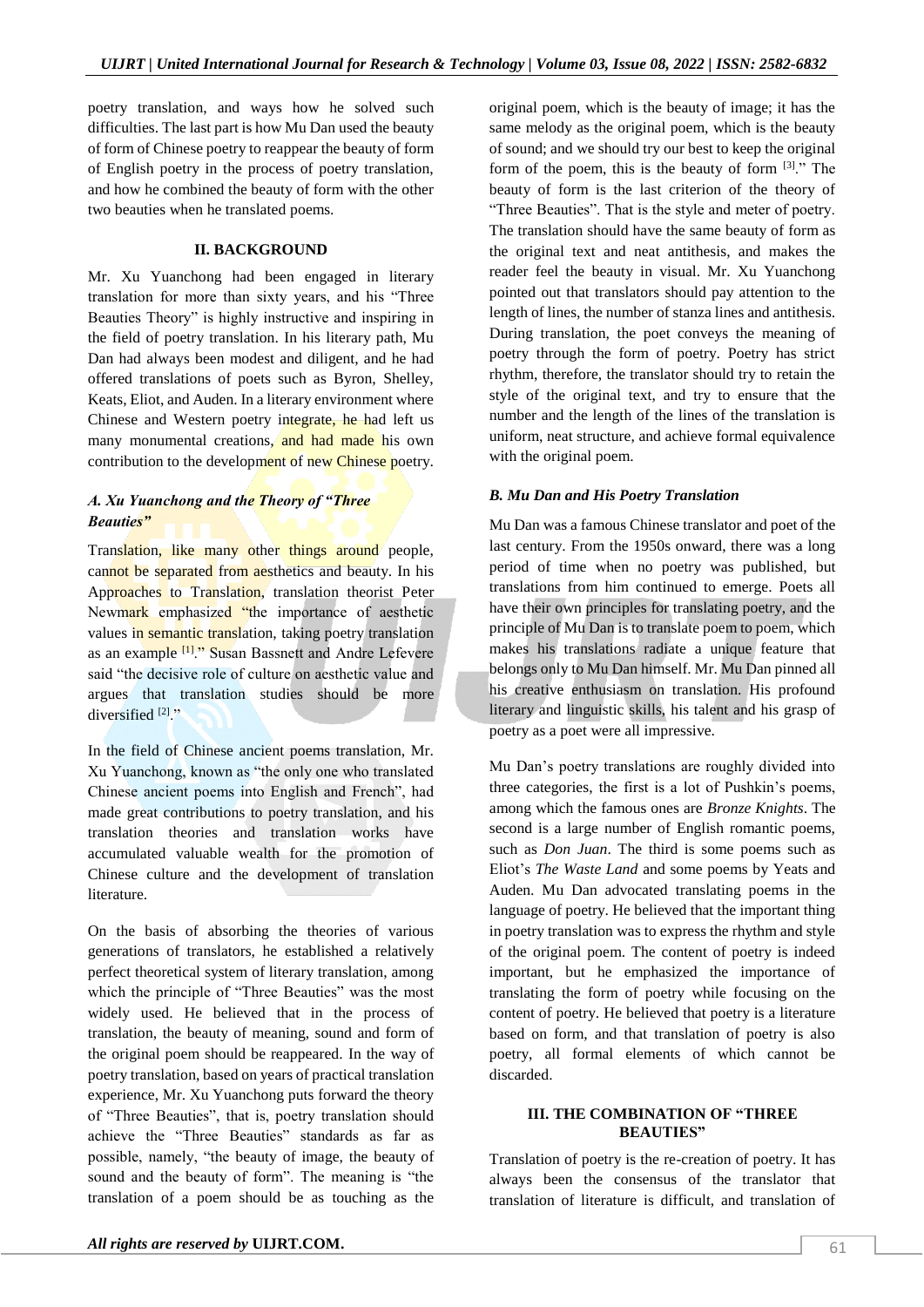poetry is particularly the highest level of literary translation that reflects the level of the translator. Dante, the greatest Italian poet, once said: "The light of poetry is necessarily lost in translation  $[4]$ ." The English poet John Dryden believed that translating poetry is "like dancing on a rope in shackles  $[5]$ ". The German philosopher Schopenhauer was even more pessimistic, directly arguing that "poetry is untranslatable  $[6]$ ". However, it is the untranslatability of poetry that highlights the importance of poetic form in poetry. By solving the problem of form in the process of poetry translation, the formal beauty of the original poem can be reproduced in the translated poem through the translator's ingenuity, which will make both the form and the meaning of the translated poetry available.

# *A. The Beauty of Form and Sound*

The translator can translate the original poem authentically and present the original poem to the readers through another language, because they can

truly bridge the gap from the author to the readers. Translating poetry is not a one-sided way of transmitting literature in different cultures and languages. It is just by combining the beauty of the poem's form, meaning and sound that the translator can translate the original poem in an authentic manner.

*Don Juan* was written by Byron, and *The Isles of Greece* also came from it. The author wrote this poem at the beginning of the nineteenth century, and the poem was translated to China at the beginning of the twentieth century. In *Don Juan*, all the poems were written in ottawa rima, except *The Isles of Greece*, which consists a stanza of only six lines. Poetry depends heavily on its rhyme and form. Without form and structure, a poem cannot be a poem. As a poet, Mu Dan was very sensitive to the form of poetry. However, due to the difference between English and Chinese, the style of his translations may not be the same as the original poem, but he used his own method to reflect the form and rhythm of the original poem in Chinese.

*Table 1: Take a verse in Don Juan as an example:*

| You-Gentlemen! By dint of long seclusion               | 诸位君子呵, 由于你们长期以来 |  |
|--------------------------------------------------------|-----------------|--|
| From better company, have kept your own                | 不曾见过世面, 一意固步自封, |  |
| At Keswick, and, through still continued fusion        | 你们死守在凯泽克那一隅落,   |  |
| Of one another's minds, at last have grown             | 仍旧继续在彼此间心灵交融,   |  |
| To deem as a most logical conclusion,                  | 于是有了自认为最合理的结论,  |  |
| That Poesy has wreaths for you alone.                  | 即诗的花冠只该落在你们手中;  |  |
| There is a narrowness in such a notion,                | 唉,这种见识未免是所见太窄,  |  |
| Which makes me wish you'd change your lakes for ocean. | 我倒希望你们从湖边迁往大海   |  |

From the above comparison between Byron's original poem and Mu Dan's translation, we find that the rhyme of the poem is abababcc. And "seclusion" and "fusion" rhymes with "conclusion", "own" and "grown" rhymes with "alone", and "notion" rhymes with "ocean". In his translation of the poem, the second, fourth and sixth lines ("封", "融" and "中") are rhyme, and the seventh and eighth lines ("窄" and "海") rhyme in the same way, so that Mr. Mu Dan maintains the beauty of sound of the original poem with the rhyming of Chinese characters.

| The isles of Greece, the isles of Greece! | 希腊群岛呵,美丽的希腊群岛!  |
|-------------------------------------------|-----------------|
| Where burning Sappho loved and sung,      | 火热的萨弗在这里唱过恋歌;   |
| Where grew the arts of war and peace,     | 在这里,战争与和平的艺术并兴, |
| Where Delos rose and Pheobus sprung!      | 狄洛斯崛起,阿波罗跃出海面!  |
| Eternal summer gilds them yet,            | 永恒的夏天还把海岛镀成金,   |
| But all, except their sun, is set.        | 可是除了太阳,一切已经消沉。  |

**Table 2:** *Taking another example from Mu Dan's translation of The Isles of Greece:* 

As can be seen, *The Isles of Greece* mostly uses the rhyme scheme ababcc, which is almost absent in Chinese poetry. Therefore, Mu Dan changed the rhyme scheme of the original poem to that of abcbdd, which is

commonly used in the modern Chinese new poetry style. In this way, he conveys the musicality and rhythmic beauty of the original poems to Chinese readers through the new Chinese poetic style. Most of the translated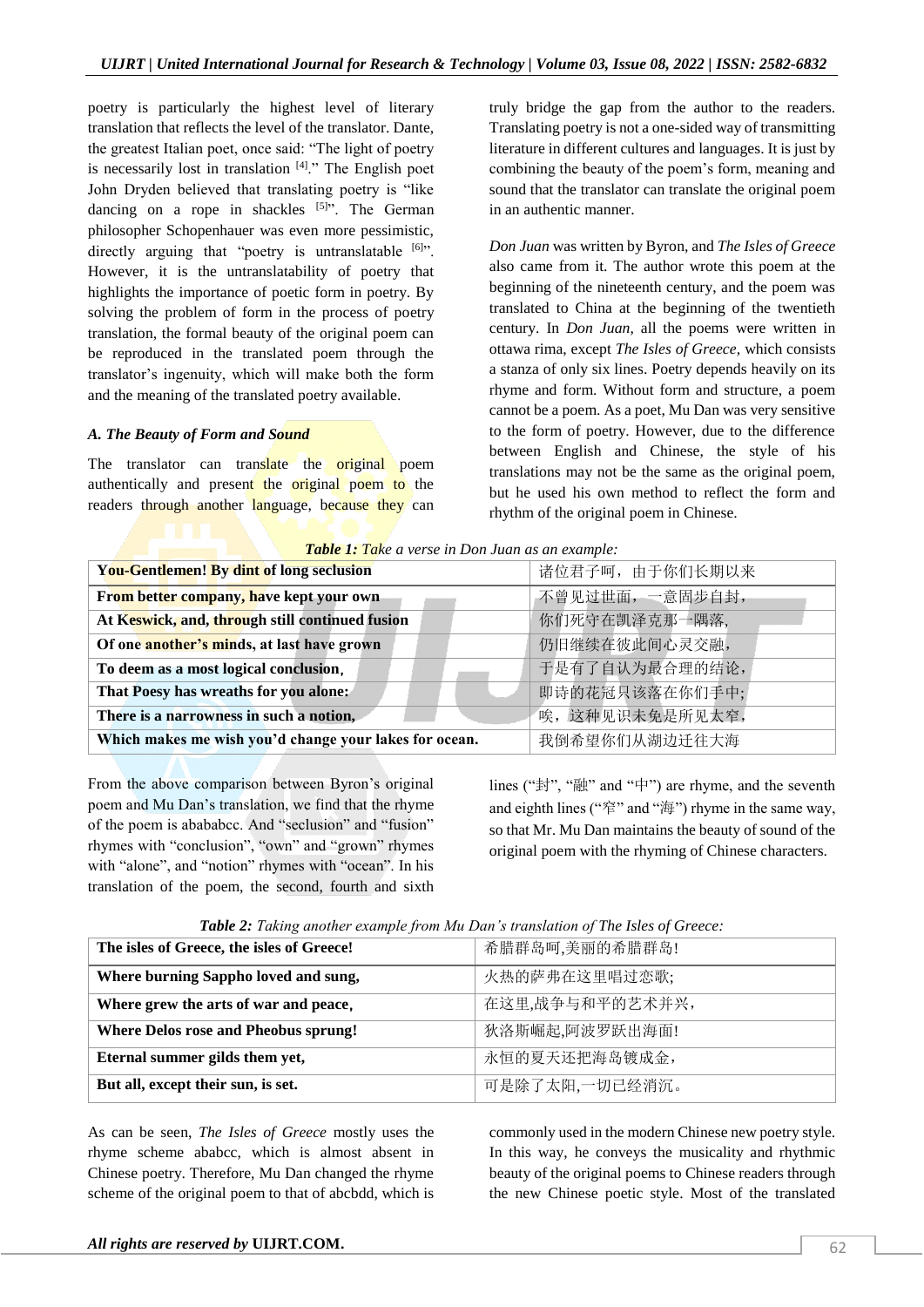poems are 11-13 words long, while most of the original lines are 6-8 words long. Although this differs somewhat from the number of words in the lines of the original poem, it is also due to the differences between Chinese and English. Venuti said in *Norman Shapiro:* "I believe that a translation should strive to be so transparent that it does not look like a translation; a good translation is like a piece of glass. There are only small imperfections in the glass - scuffs and bubbles. Ideally, of course, there should be nothing at all, and the translation should never cause the reader to feel that they are reading a translation [7]." Mu Dan's principle of translating poetry from poetry to poetry makes his translated poems fully reveal the form and rhythm of the original poems.

#### *B. The Beauty of Form and Image*

Meaning is the "soul" of poetry, and form is especially important when we need to express it through form. Form is the skeleton of poetry, and without form, the poem itself is lost in this retelling when one tries to paraphrase poetry.

| April is the cruelest month, breeding | 四月最残忍, 从死了的 |
|---------------------------------------|-------------|
| Lilacs out of the dead land, mixing   | 土地滋生丁香, 混杂着 |
| Memory and desire, stirring           | 回忆的欲望, 让春雨  |
| Dull roots with the spring rain.      | 跳动着呆钝的根。    |

*Table 3: Eliot's poem The Waste Land contains lines like these:*

The four lines of the original poem are unique in that the first three lines use three commas and a present participle to introduce the next line, and the three present participles "breeding", "mixing", and "stirring" are different, and it reversed the traditional imagery of April as the arrival of spring. Eliot depicted Western society as a lifeless wasteland. In the few lines, the poet expressed his deep pain and endless disappointment. In spring, when everything should be revived, but London, the symbol of modern civilization, was a withered wasteland.

In translating these four *lines*, Mu Dan put the prepositional phrases "out of the dead land" and "with the spring rain" in front of the verbs, and translated them into "从死了的土地滋生丁香"和 "让春雨跳动着呆钝 的根". Although this translation is not formally faithful to the original poem, it conforms to the linguistic conventions of the Chinese language. The rhyming words that ends a line of verse of the original poem are "breeding", "mixing", "stirring" and "rain", and in Mu Dan's translation, they were reflected as "的", "着" and "根", and this also caters to the preferences of Chinese readers.

In Lefevere's view, "translation is the most obvious kind of rewriting [8]." Faithfulness to the original text is not the only criterion for translation, and a faithful translation is only one of the forms in which the translator rewrites the original text. It can also be seen in this stanza that Mu Dan was combining the form of the poem to translate the content of the poem. For example, the word "滋生" is not in the original poem, but it is added here to make the verse vivid. Another example is the word "month" in the first line, which Mu Dan

omitted from the translation, but this method makes the verse concise and condensed. Mu Dan, who was both a poet and a translator, believed that both literary translation and composition require the ability to use language, and he insisted on using the language of poetry to translate poems.

# **IV. ANALYSIS OF FORM IN MU DAN'S POETRY TRANSLATION**

Robert Frost, an American poet, once lamented: "poetry is what gets lost in translation  $[9]$ ." This exclamation shows that he thinks there is no way to translate poetry, and the translated poetry is no longer the original poetry. However, in poetry translation, using the method which is called "translating the poem by the poem", Mr. Mu Dan can convey the beauty of meaning of the original poetry and show the beauty of the form of the original poetry at the same time.

#### *A. The Beauty of Form*

As we all know, style refers to the independent text genre (or style, system). It is the specification and mode of text composition and a unique cultural phenomenon, and moreover, the product of some historical content accumulated for a long time. It reflects the overall characteristics of the text from content to form. In order to achieve the established effects, the author must adopt the appropriate form and structure of language during his creation. Therefore, the formation of any style is not accidental, but the results of artists' creation as well as the inevitable results of artistic development.

As for the definition of poetry, British poet Coleridge has a famous saying: "The best words in the best order". It can be seen that the form or the beauty of form of poetry is an indispensable part of poetry. In order to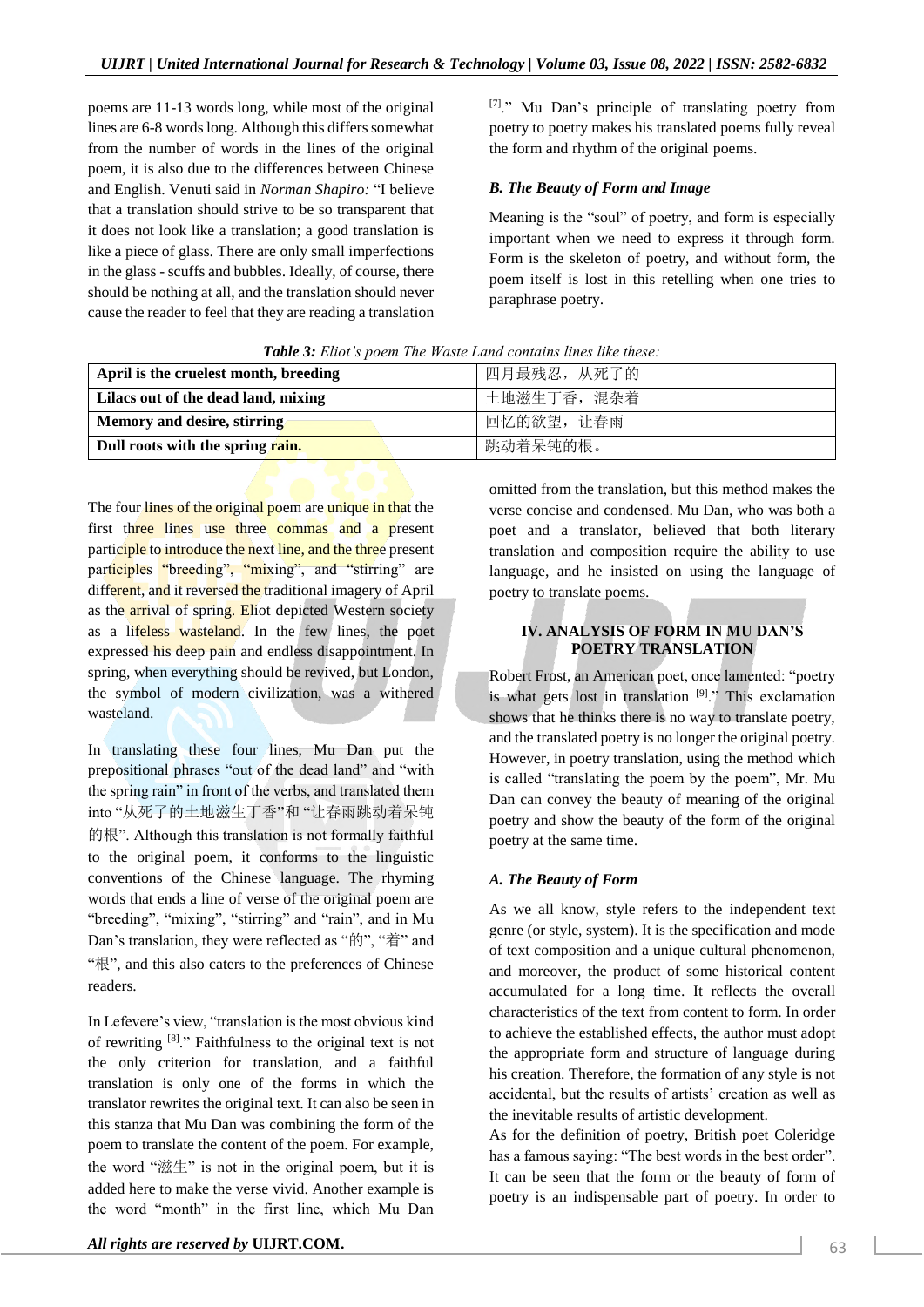show the visual art of poetry must rely on the form to show the beauty of form of poetry. Chinese and foreign translators have plentiful insights and discussions on formal equivalence. Eugene Nida explained it when he put forward the theory of functional equivalence: "Not only the equivalence of information content, but also the equivalence of form as far as possible  $[10]$ ." Huang Guowen believes that "Formal equivalence can be considered as a standard for poetry translation [11]." Therefore, form in translation has always been an important aspect that translators care about and attach importance to. There are huge linguistic differences between two languages. In the process of translation, we should try our best to find out the connection and common ground between languages and pursue the maximum formal equivalence, and strive to convey the beauty of form of the source language to the target language.

Chinese and English are two important languages in the global cultural exchange, and they have their own linguistic characteristics. Chinese and English are the mediums of expression for Chinese poetry and English poetry, and the differences between the two languages lead to the differences in the expression of Chinese poetry and English poetry. When it comes to the comparison of the forms of Chinese and English poetry, we must first trace the roots of the differences in the forms of poetry between the two languages due to their respective characteristics.

# *a. Hypotaxis and Parataxis*

In linguistics and translation, hypotaxis and parataxis are generally accepted as the most important characteristics which distinct English and Chinese. Parataxis dominates in Chinese and hypotaxis is in a subordinate position. The meaning is restricting the form in Chinese while English is the opposite. Hypotaxis refers to the connection of words or sentences by means of linguistic forms (including lexical and morphological means); parataxis refers to the connection of words or sentences without the help of linguistic forms but by the logical relationship of their meanings. The former focuses on the cohesion in the form of language, while the latter focuses on the coherence in the meaning of the words and lines.

In fact, the both languages use parataxis and hypotaxis. But the using of the two languages is also different, because of the different linguistic nature of the two languages. The relationship between the components of Chinese sentences mostly depends on the coherence of meaning, that is, Chinese mostly focus on parataxis. While English sentences require linguistic structural

integrity, that is, English focus on hypotaxis. For example, in Chinese there are a large number of fourcharacter idioms, like the word "洪水猛兽", this is a noun combined by two completely unrelated words. In Chinese, there is no conjunction between them, but in English it needs to be expressed as: fierce floods and savage beasts. In this sentence, we can clearly see that the conjunction "and" has been added between the words, and the form of singular and plural of the words are also standardized.

In addition, Chinese words are very rich in meaning and flexible in usage. Therefore, the versatility and flexibility of Chinese words play a very important role in poetic expression. The poet can use the simplest words to convey the emotion what he wants to express and thus giving the poem a concise but meaningful effect because of the richness of words.

English is reversely a language in parataxis and therefore, the richness of the meaning of words is reflected by the variation of word forms. The grammatical function of English is quite strict. Yet for poetry, the clear distinction between English words increases the cumbersome complexity of poetic expression, but makes the expression precise and accurate.

# *b. Forms of English Poetry*

Sonnet is a European lyric and its rhythm is precise. Petrarvhan's poems were divided into two parts: the first part consisted of two quatrains, and the second part consisted of two three-line stanzas. According to the strict Italian sonnet style, the poetic meaning expressed at the eighth lines should come to an end, and the next six lines should express a new poetic meaning. The Shakespearean sonnet consists of three quatrains with alternating rhymes, and at the ending are two rhyming lines. The entire poem consists of fourteen lines, each line with ten syllables, usually also in iambic pentameter. The rhyme scheme for the entire poem is "ababcdcdefefgg". Shakespeare's sonnets are a step forward from Petrarvhan.

Elegy is a lyric poem written to mourn a public activist, a friend, or a loved one; by extension, any lyric poem of an introspective nature that laments the vagaries of the world and has a broader range of subjects. In classical literature, an elegy is a poem written in the lament meter (lines alternating between iambic and iambic hexameter and pentameter), and the subject matter is not limited. In some modern literature, such as German literature, the dirge meter was adapted to the language, so that the term dirge became used to refer only to this meter and not to the content of the poem.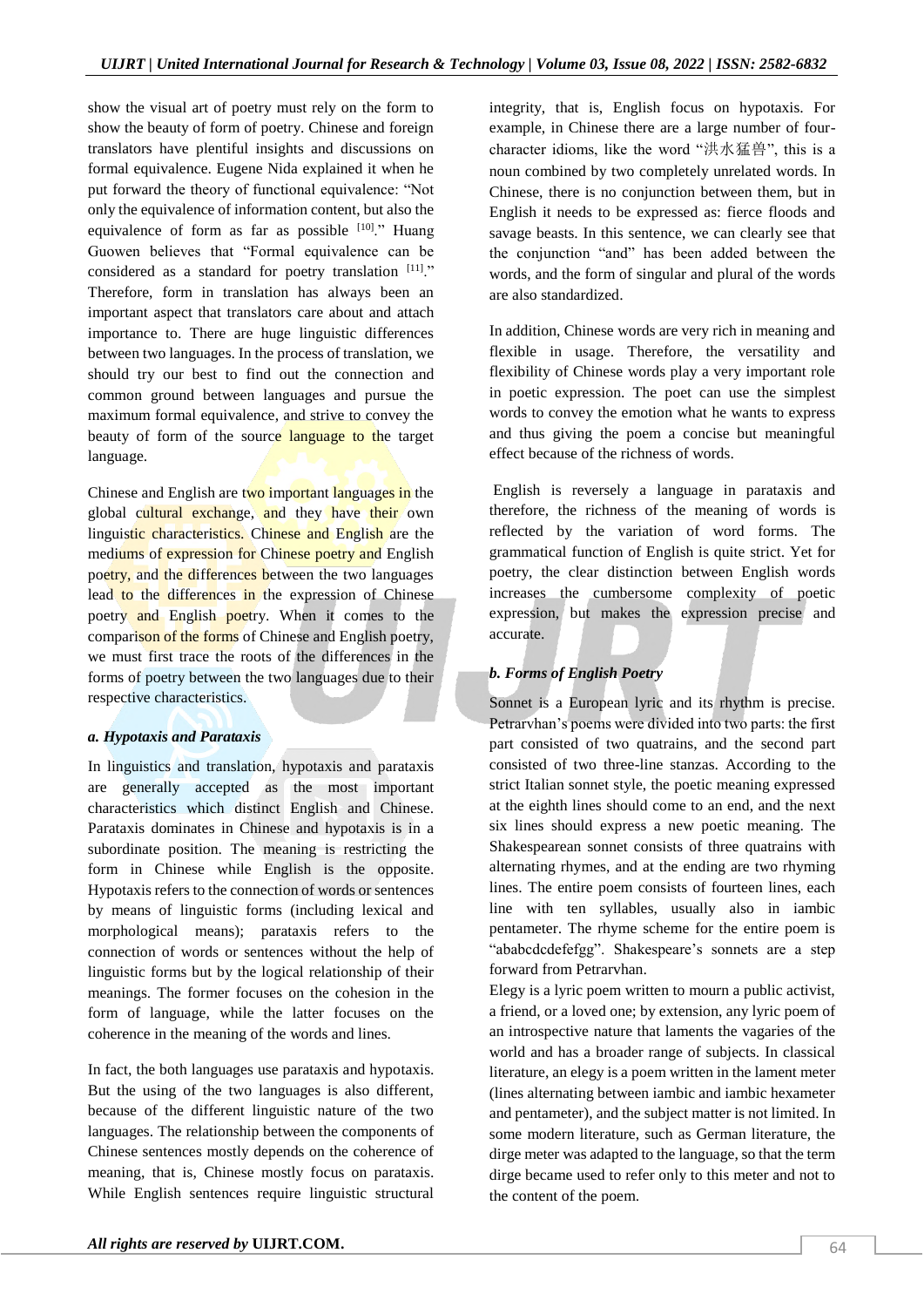A ballad, flourished in the 15th century, is a story told in song, usually in 4-line stanzas, with the second and fourth lines rhymed. The meter is usually short and long quatrains or short and long quintuplets, but there are also many interlocking lines. The light, melodic language of the ballad was loved by the romantic poets.

Free verse is a form of poetry that does not require a specific meter, number of lines, or line length, but relies on natural speaking rhythms. Free verse is a form of poetry that was developed in the 20th century by poets such as Cummings, Wilhelm, and Sember.

Blank verse consists of lines of iambic pentameter which are unrhymed—hence the term "blank", of all English metrical forms it is closest to the natural rhythms of English speech, and at the same time flexible and adaptive to diverse levels of discourse; as a result it has been more frequently and variously used than any other type of versification.

# *c. Forms of Modern Chinese Poetry*

Modern Chinese poetry is the poetry since the May Fourth Movement, mainly referring to the new style of poetry. Modern Chinese poetry is not concerned with rhythm, and there are no fixed requirements for the stanzas, line building, or the number of words per line of a poem. It is adapted to the requirements of the times, reflecting real life in vernacular language which close to the masses and expressing the new contents of the times of science and democracy. It has broken the shackles of the old poetic meter and is flexible and free in form. Chinese modern poetry is suitable for expressing passionate, complex and varied thoughts and feelings. But the form of modern poetry must be subordinated to the needs of emotional expression. The intonation of language and the shaping of images can reproduce the natural rhythm of poetry. It is suitable to express the anxious and agitated emotions of the poet.

Modern Chinese poetry has been profoundly influenced by Western poetry in the transition from classical to modern, and the role of translation in this transition cannot be underestimated. The introduction of Western poetic through translation not only directly influenced the innovation of the Chinese language, and lead to the birth of a new style of vernacular poetry-"a new style of poetry that was forced to be translated [12]", but also had a comprehensive impact on the Chinese language. In addition, it also had a deep impact on the reform of Chinese thought and culture as well as literature.

#### *B. Literariness*

Mu Dan's translation is full of creative ideas in literature and art. His translation principle is the famous "translating the poem by the poem." As early as the 17th century, John Dryden, the founder of English literary classicism, proposed that to be an excellent poetry translator, you must first be an excellent poet, and the translator should have some similarities with the original author. So the premise of "translating the poem by the poem" is that, first of all, the translator is a poet. In addition to his status as a poet translator, Mu Dan is also an outstanding poet in the history of modern Chinese poetry. After returning to China in 1953, during this period, until 1957, his creative desire decreased greatly. Since 1957, he began to turn to poetry translation. For Mu Dan, poetry translation is not only a simple translation, but also a way for him to transfer and release his love for literature and writing. Bian Zhilin called Don Juan translated by Mu Dan which is one of the signs of the maturity of the art of poetry translation of China. The translation achievement of Don Juan is a milestone in the poetry translation of China. Wang Zuoliang praised Mu Dan and the famous poet Dai Wangshu as the two most successful translators in China, while the scholar Ma Wentong called Mu Dan an outstanding poetry translator of China, who has made the greatest achievements in the history of poetry translation of China so far. Poetry translation had filled the blank of Mu Dan's creation in recent 20 years, and the long-term translation of the classic works of Western Romantic poets had also created a far-reaching impact on Mu Dan's poetry creation in his last period. Mu Dan's poetry translation not only enriched his literary achievements and comforted his soul, but also made the history of modern Chinese literature shine. His translation makes the cultural civilization more brilliant in the integrating and collision of Chinese and Western culture.

## *C. Reconstruction of the Image*

The form of a poem serves its content, and the exquisite form can cause a special artistic effect, which helps the reader feel the poetry of the poem and makes the reader's impression of the poem deeper. Alexander Fraser Tytler, a British translator, he point out that: a translation should give a complete transcript of the ideas of the original work, the style and manner of writing should be of the same character as that of the original, and the translation should be as fluent as the original  $[13]$ . The translation of poetry needs to be translated with the language of poetry, and the problem of image in poetry translation is the content and form. If the translator preserves the content, but the form will be destroyed; if the translator takes care of the form, but the content will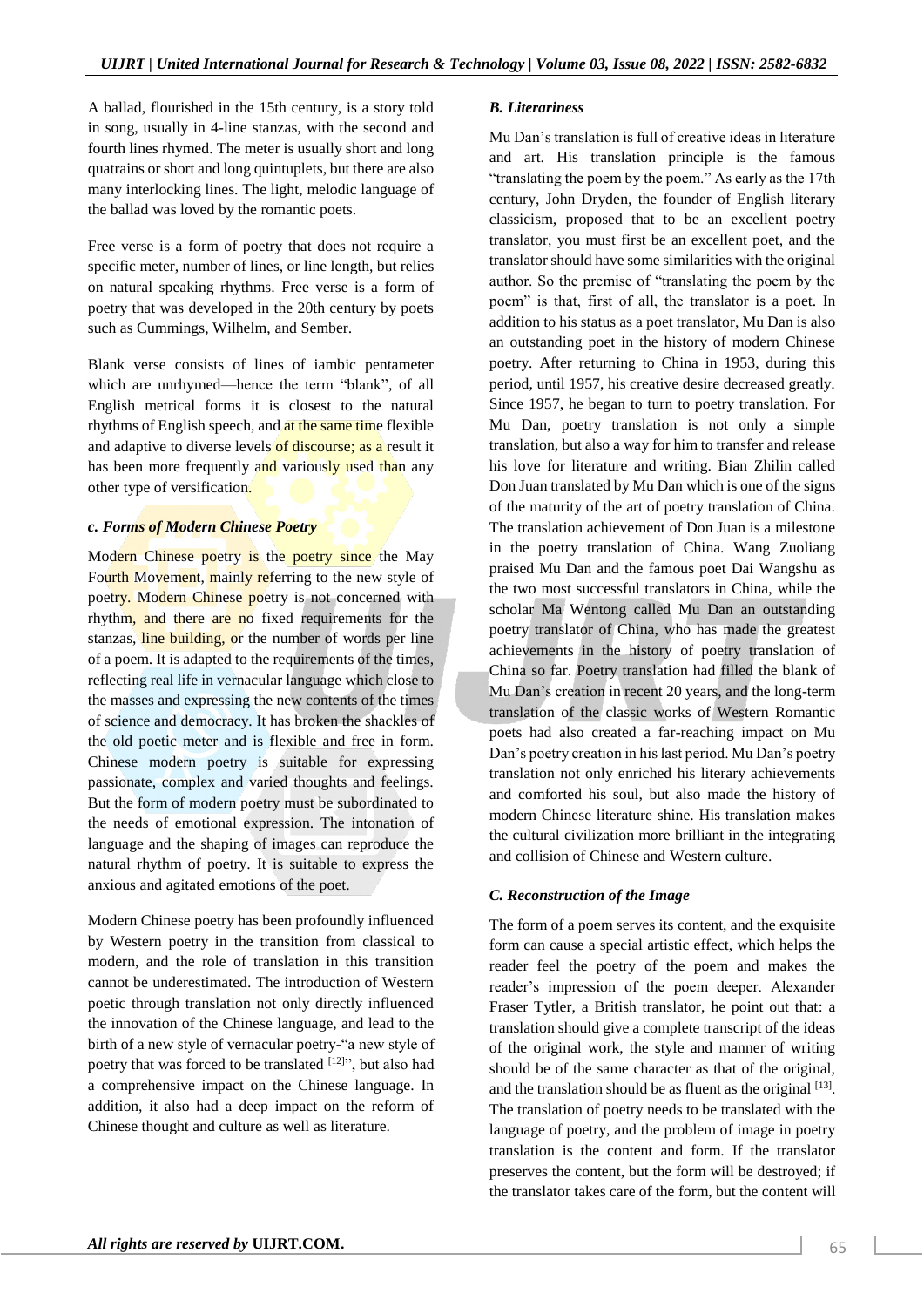be damaged. In poetry translation, the translation of image is a difficult place. "To investigate a translated poem, we should first see whether it clearly conveys the image or essence of the original work; secondly, we should see what form it arranged in." "That is, how to translate the content of poetry in combination with its form... the content of poetry must be conveyed through its specific form [14]." It can be seen that Mu Dan's

poetry translation emphasizes the translation of poetry in the form of poetry. *Ode to the West Wind* is one of the representative works of romantic lyric poetry, which was written by British Romantic poet Shelley. Here we select a section of Mr. Mu Dan's translation to discuss how Mr. Mu Dan uses form to reconstruct the image of the original poem.

| 没入你的急流,当高空一片混乱,             | Thou on whose stream, mid the steep sky's commotion, |
|-----------------------------|------------------------------------------------------|
| 流云象大地的枯叶一样被撕扯               | Loose clouds like earth's decaying leaves are shed,  |
| 脱离天空和海洋的纠缠的枝干。              | Shook from the tangled boughs of Heaven and Ocean,   |
| 成为雨和电的使者:它们飘落               | Angels of rain and lightning: there are spread       |
| 在你的磅礴之气的蔚蓝的波面,              | On the blue surface of thine aery surge,             |
| 有如狂女的飘扬的头发在闪 <mark>烁</mark> | Like the bright hair uplifted from the head          |
| 从天穹的最遥远而模糊的 <mark>边沿</mark> | Of some fierce Maenad, even from the dim verge       |

#### *Table 4: Mr. Mu Dan's translation*

From the excerpts of Mr. Mu Dan's translated poems, it can be seen that there are 13 words almost in each line. Because there are some differences in the semantic capacity between English and Chinese words, the construction of rhythm needs to adjust the semantic capacity of lines. The most common means of this adjustment is to compress or expand the semantic unit to control the number of syllables, such as the sixth line of the extract:

# *The original poem: Like the bright hair uplifted from the head*

# *The translated poem:* 有如狂女的飘扬的头发在闪烁

It can be seen that in order to ensure the integrity of the semantic structure of this line, the translator translated "Maenad" in the next line into the previous line. However, this will inevitably lead to crowd the semantic thing in the structural space of this line, which requires semantic compression in translation. Here, the translator skillfully deleted "from the head" and did not translate its semantics. Because the meaning of the deleted part has been included in the "飘扬的头发" in the previous sentence. In this way, the translator ensured the rhythm of five pauses in a line. The original poem consists of five sections, each of which is a sonnet. In terms of form, the five sections are complete and can be divided into separate chapters. The form of Mr. Mu Dan's translation is also basically consistent with the original poem even very close to the original text. In the process of Mu Dan's poetry translation, modern poetic language was basically used, and four character idioms rarely appear. He often used many simple and popular phrases to enhance the rhythm of the poem. Moreover, this practice

also makes his translated poems closer to Chinese readers and enhanced the readability of his translated poems. In this verse, Mu Dan translated "angels" into " 使者". Such method not only conforms to the image of the original text, but also conforms to Chinese culture. The essence of poetry translation lies in the reconstruction of the image and artistic conception of the original poetry. Since Mu Dan had experience in image transmission as early as when he wrote poetry, he can better understand the original poetry image and restore the poetry image.

## *D. Reappearing the Emotion*

As a literary form, poetry is a way for poets to express their emotions. The language is concise but full of poets' emotions. Keats was a talented poet. He had just been engaged to his lover, but soon he was seriously ill. His fate tortured his body and mind at a young age. In *Ode to a Nightingale*, the nightingale was not the focus, but the serious opposition between the poet's beautiful imagination and the cruel reality in which the poet was living.

Mr. Mu Dan's choice to translate Keats's poems is not random. He only selected "the best works of very famous writers for translation  $[15]$ ". He accurately realized Keats's rich and multi-level emotions. "He (Keats) seems to say that the real world is tragic and ugly, which is its unworthy side; but there is still beauty and the sense of beauty. Let's pursue this kind of happiness, because it is a higher level of reality  $[16]$ ."

Keats's *Ode to a Nightingale* has eight stanzas. Each stanza is composed of ten lines and was written in iambic pentameter. The ending rhyme of *Ode to a*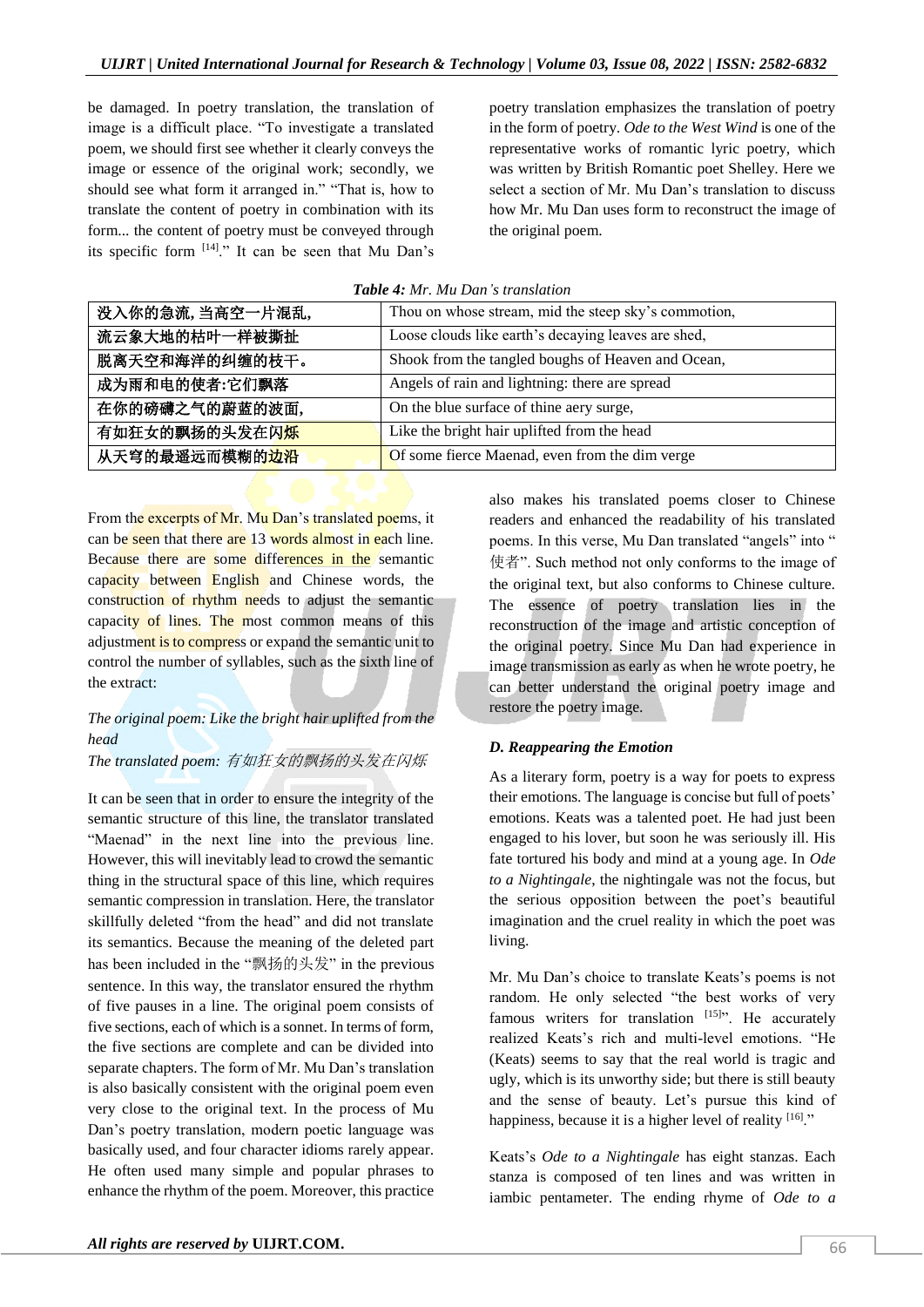*Nightingale* translated by Mr. Mu Dan was cleverly designed, and the rhymes of the third stanza and the sixth stanza are completely consistent with the original

work. The arrangement of the ending rhyme of other stanzas may be roughly similar to that of the original poem.

| <b>Table 5:</b> The comparison                      |                    |  |
|-----------------------------------------------------|--------------------|--|
| The first verse of the original poem:               | Translated poetry: |  |
| abab cdec de                                        | abab cdef fe       |  |
| The second verse of the original poem: abab bacb ac | Translated poetry: |  |
|                                                     | abab ccdc cd       |  |
| The fourth verse of the original poem: abab cdec de | Translated poetry: |  |
|                                                     | abca defd ef       |  |
| The fifth verse of the original poem:               | Translated poetry: |  |
| abab cdec de                                        | aaaa bcdb cd       |  |
| The seventh verse of the original poem:             | Translated poetry: |  |
| abab cdec de                                        | abac defd ef       |  |
| The eighth verse of the original poem:              | Translated poetry: |  |
| abab cdec de                                        | abab cdea fg       |  |

From the above comparison, it can be seen that on the whole, the ending rhyme of the translation is very neat except that the last few sentences of sections are somewhat different from the previous sentences. The reason why the rhythm of the last three sentences of the whole poem is not strong that is really a last resort, so Mr. Mu Dan abandoned the form and retained the content of the original poem. The poem translated by Mr. Mu Dan has an appropriate length, which not only has a sense of rhythm, but also maintains the beauty of form of the original poem.

The beauty of English language largely depends on "the form" to express "the meaning". Verbs are often used in Chinese, while nouns are often used in English. In this poem, Mr. Mu Dan used many vivid verbs to vividly express the emotion what Keats wants to express. For example:

*The original poem: My heart aches, and a drowsy numbness pains, The translation:* 我的心在痛*,*困顿和麻木

*The original poem: My sense, as though of hemlock I had drunk,* 

*The translation:* 刺进了感官有如饮过毒鸩

A vivid word "刺" was used in Mr. Mu Dan's translation to express the pain caused by the cruel reality came to Keats's heart, which makes the readers feel this pain by themselves. Or another example "Of beechen green, and shadows numberless", Mr. Mu Dan's translation is "你 躲进山毛榉的葱绿和荫影". this "躲" vividly expresses the lightness and flexibility of nightingale, and it reminds people of the playfulness of nightingales just like elves. Thus it can be seen, Mr. Mu Dan's translation uses accurate words and reappeared the emotion that the poet wants to express in the poetry. "In the literary works, content and form are an inseparable organic whole, because form itself serves to transmit the information in the content of the text, and its importance is no less than content  $[17]$ ." Mu Dan's poetry translation pursued to embody the meaning of poetry, but also payed attention to the form of poetry. He believes that the meaning can be fully expressed only through a specific form. When translating western poetry, he would flexibly use a variety of translation skills to make the translation more smooth and natural. While retaining the image of the original poetry, he would use his way to reflect the cultural connotation of the original poetry and achieve "translating poetry by poetry".

#### *E. Problems and Solutions*

The famous lyric prose poem *When We Two Parted* was written by British poet Byron when he was young. There are more than ten translations in China. For example, Chen Xilin, Bian Zhilin and Huang Gaoxin have translated them, and their translation reflects their own translation techniques. It is very difficult to maintain the beauty of form in the process of translating poetry, however, because Mu Dan was a poet, he had keen observation and understanding of the original poetry when translating poetry, so the poetic flavor of his translation is also very thick. Relying on his translation principle of "translating poetry by poetry", Mr. Mu Dan had solved many difficulties in maintaining the beauty of the form of the translation in the process of translating English poetry. Such as the sentences selected from Byron´s poem:

The original poem: The dew of the morning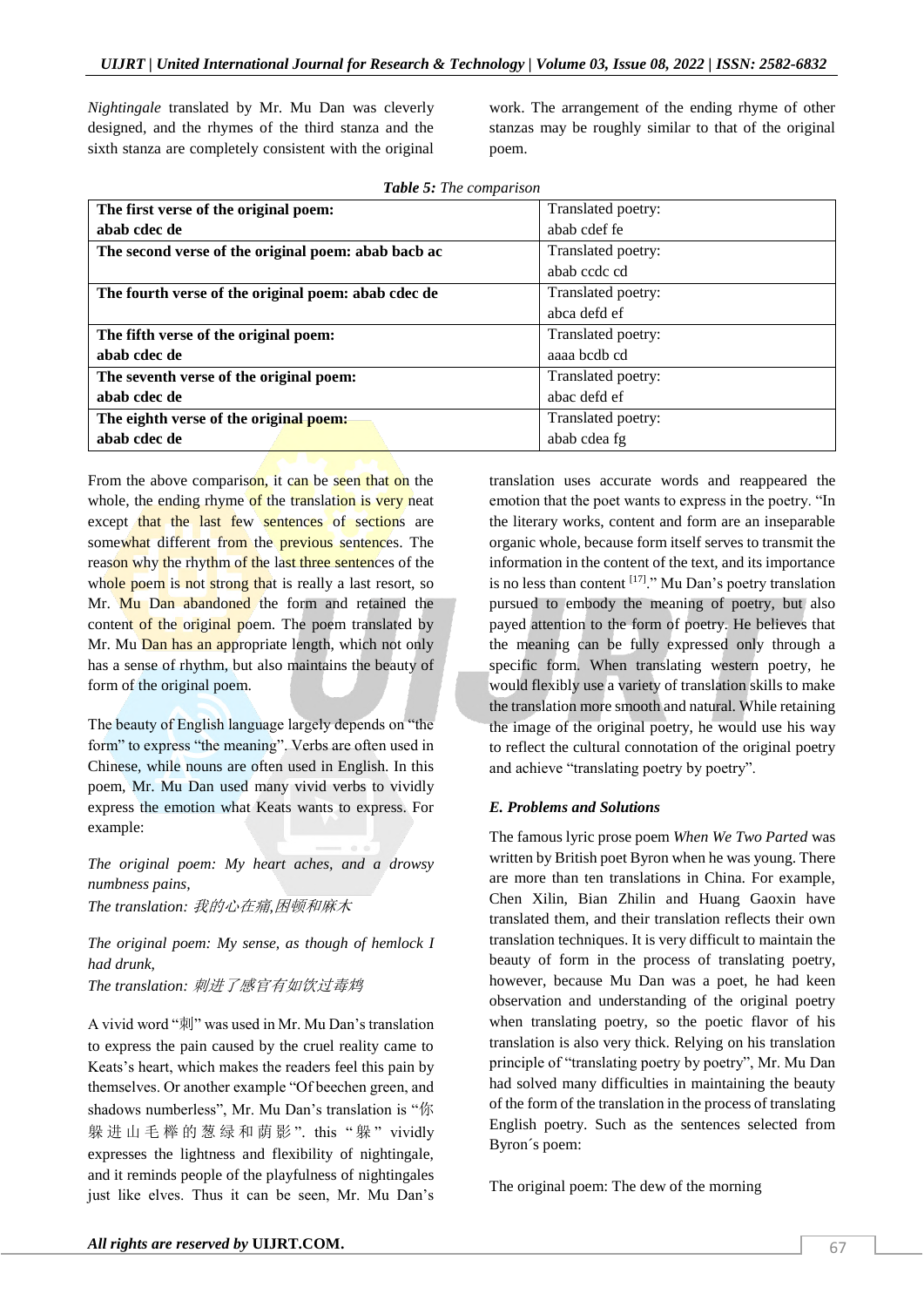*Sunk chill on my brow-The translated poem:* 清早凝结着寒露, 冷彻了我的额角,

The original poem is a complete sentence with a subject, a predicate and an object, while in Mu Dan's translation, he separated it into two sentences, and there are only subjects and predicates, no object. Once this is done, the original poem was became into two lines, and Mu Dan's translated poem is also two lines. Therefore, it could better show the characteristics of rhyme, and can be especially accepted by Chinese readers.

There is no this Word "凝结" in the original text, but this verb which added in this sentence fully expressed the emotion of the original poem after the translator fully understood the original text. The word " $\frac{1}{N}$   $\frac{1}{N}$   $\frac{1}{N}$ " highlights the cold and the beauty of dynamic of the morning. The cold of the morning condensed the dew of the morning, and the separation of the poet from his lover made the poet frown. In this way, "寒露" can form a pun connection with the word "额角", which is "凝结 " connecting "晨露" and "额角". In addition, the word "彻" perfectly expresses the pain of separation from his lover and the degree of cold dew in the morning felt by the poet. One word in the translation expresses the dual meaning of the original text. Thus, it can be seen that Mr. Mu Dan's literary skills and ingenious thinking in translation. Other:

The original poem: Half broken-hearted

 *To sever for years, The translated poem:* 预感到多年的隔离 我们忍不住心碎;

In this sentence, Mu Dan adjusted the order of the poem. That is because these two sentences have a strong logical relationship. Heartbroken was caused by separation. And separation is the cause of heartbroken, also heartbroken is the result of separation. When expressing causality, in English expression habits, they lead to the result and then the reason; On the contrary, Chinese people are used to saying the reason first and then the result. Based on Chinese grammar and expression habits. Mu Dan made some adjustment of the words´order, which made the translation more in line with Chinese language expression habits, also make the translation more fluent, coherent and logical. As Harris said, "the main function of the translator is not imitation, but the induction [18]<sup>3</sup>. Mu Dan's translation is not a simple imitation. It was precisely because of Mu Dan was a poet, that his translated poem naturally was a poem. His translated poem possessed his own

consideration. His translated poem took care of both Chinese readers and the emotional expression by the English poet who written it.

#### **V. CONCLUSION**

#### *A. Summary*

Mu Dan was a dazzling pearl in the history of Chinese poetry. He was an excellent Chinese modernist poet and a brilliant translator. At that particular time, Mr. Mu Dan's choice to continue to shine and create by translation was undoubtedly the best. His translations show us his poetic and translating talents.

Combining Mr. Xu Yuanchong's theory of "Three-Beauty", this paper analyzes how Mr. Mu Dan's translations reproduce the form beauty of English poetry through Chinese poetry. Moreover, it goes through the specific use of the principle "translating poetry by poetry" in his translated poems and finds out how Mu Dan's translations reappear the emotion of the original English poem. It also embodies that Mu Dan's translation of the poem not only conveyed the meaning of the original English poem but also kept the form of the original poem.

Poetry, as a special form of literature, has many limitations in the process if it is to be translated. For many years, translators have had considerable insights into the untranslatability and translatability of poetry. However, combining his own experiences, Mr. Mu Dan gave full play to his poet's strengths in translating poetry and left us many excellent and valuable translations.

After the analysis, this paper states that during the translation process of English to Chinese, firstly, the translator must have profound Chinese literary foundation, and secondly, he has to own the keen sense to perceive and appreciate the emotions that the author of the original poem wanted to express. Third, the translator must grasp the style and form of the original poem, and have his own translation principles and his own translation style. So that he can ensure the reproduction and reappearing of the original poem's form and image.

#### *B. Research Limitations*

Due to the limitation of space, this article analyzes only a few translated works of Mr. Mu Dan, and the material is relatively thin and lacks horizontal comparison. The article's arguments are not strong enough, coupled with the lack of experience in academic research and the limited time available. If this paper could comprehensively compare and analyze the linguistic